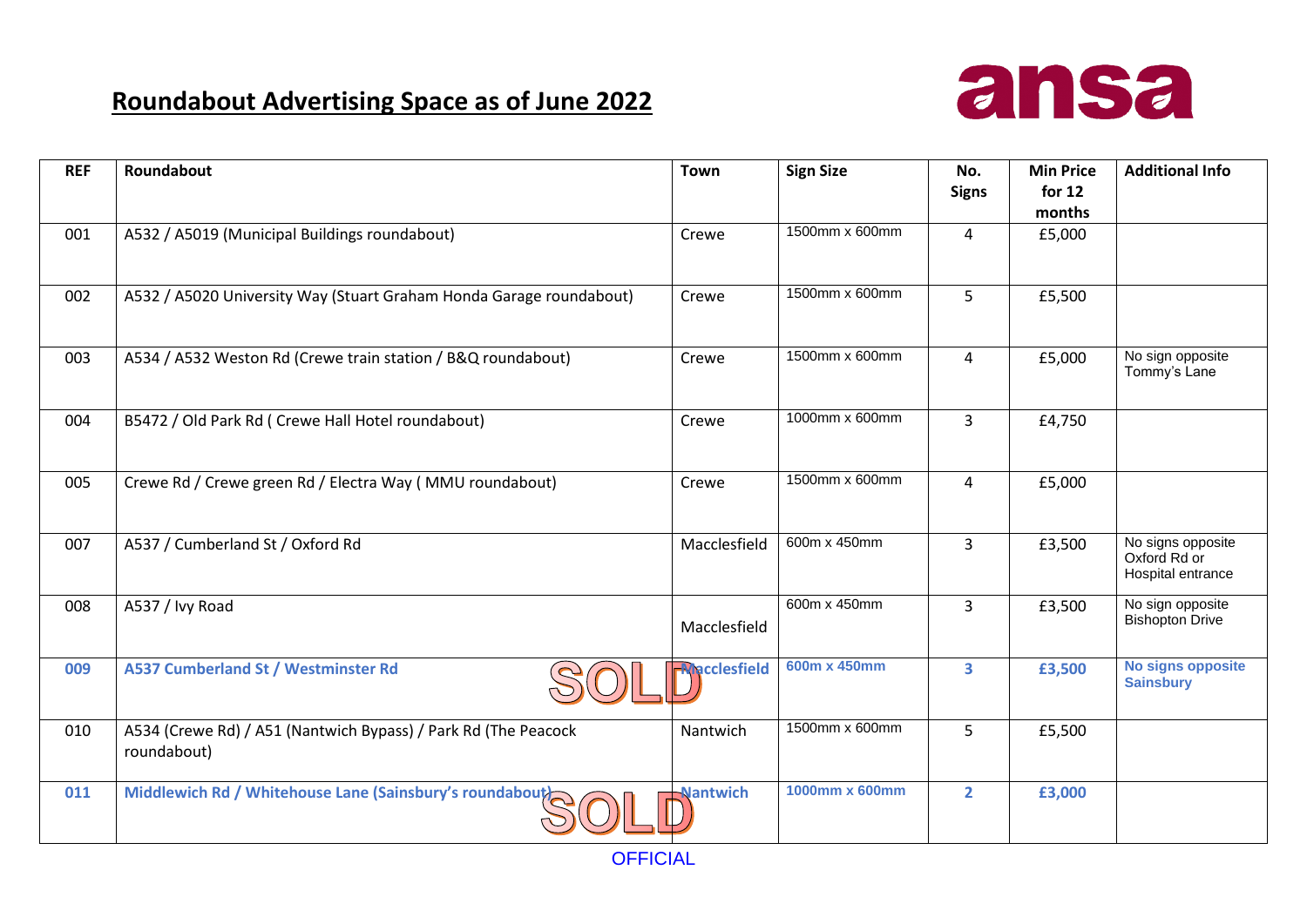| 012 | A523/Queen Street/Retail Park                      | Crewe        | 1000mm x 450mm | 4              | £5,000 | Subject to planning<br>permission |
|-----|----------------------------------------------------|--------------|----------------|----------------|--------|-----------------------------------|
| 013 | A530/A532                                          | Crewe        | 1000mm x 450mm | 4              | £5,000 | Subject to planning<br>permission |
| 014 | Remer Street/Broad Street/North Street             | Crewe        | 1000mm x 450mm | $\overline{5}$ | £5,000 | Subject to planning<br>permission |
| 015 | Chelford Road/Knutsford Road (Chelford Roundabout) | Chelford     | 1000mm x 450mm | $\overline{4}$ | £5,000 | Subject to planning<br>permission |
| 016 | A537/A538 (Churchill Way) Macclesfield             | Macclesfield | 1000mm x 450mm | $\overline{3}$ | £4,750 | Subject to planning<br>permission |
| 017 | A537/B5087 (West Park) Macclesfield                | Macclesfield | 1000mm x 450mm | $\overline{4}$ | £5,000 | Subject to planning<br>permission |
| 018 | A538/B&Q (Churchill Way) Macclesfield              | Macclesfield | 1000mm x 450mm | $\overline{3}$ | £4,750 | Subject to planning<br>permission |
| 019 | Tytherington Lane/Springwood Way Macclesfield      | Macclesfield | 1000mm x 450mm | $\overline{3}$ | £4,500 | Subject to planning<br>permission |
| 020 | B5309 Centurion Way / Pennymoor Drive              | Middlewich   | 1000mm x 450mm | $\overline{4}$ | £5,000 | Subject to planning<br>permission |
| 021 | A54 Holmes Chapel Rd/Centurion Way                 | Middlewich   | 1000mm x 450mm | $\overline{4}$ | £5,000 | Subject to planning<br>permission |
| 022 | A51/Airfield Road                                  | Wardle       | 1000mm x 450mm | $\overline{3}$ | £4,500 | Subject to planning<br>permission |
| 023 | A533/A534 Sandbach                                 | Sandbach     | 1000mm x 450mm | $\overline{4}$ | £5,000 | Subject to planning<br>permission |